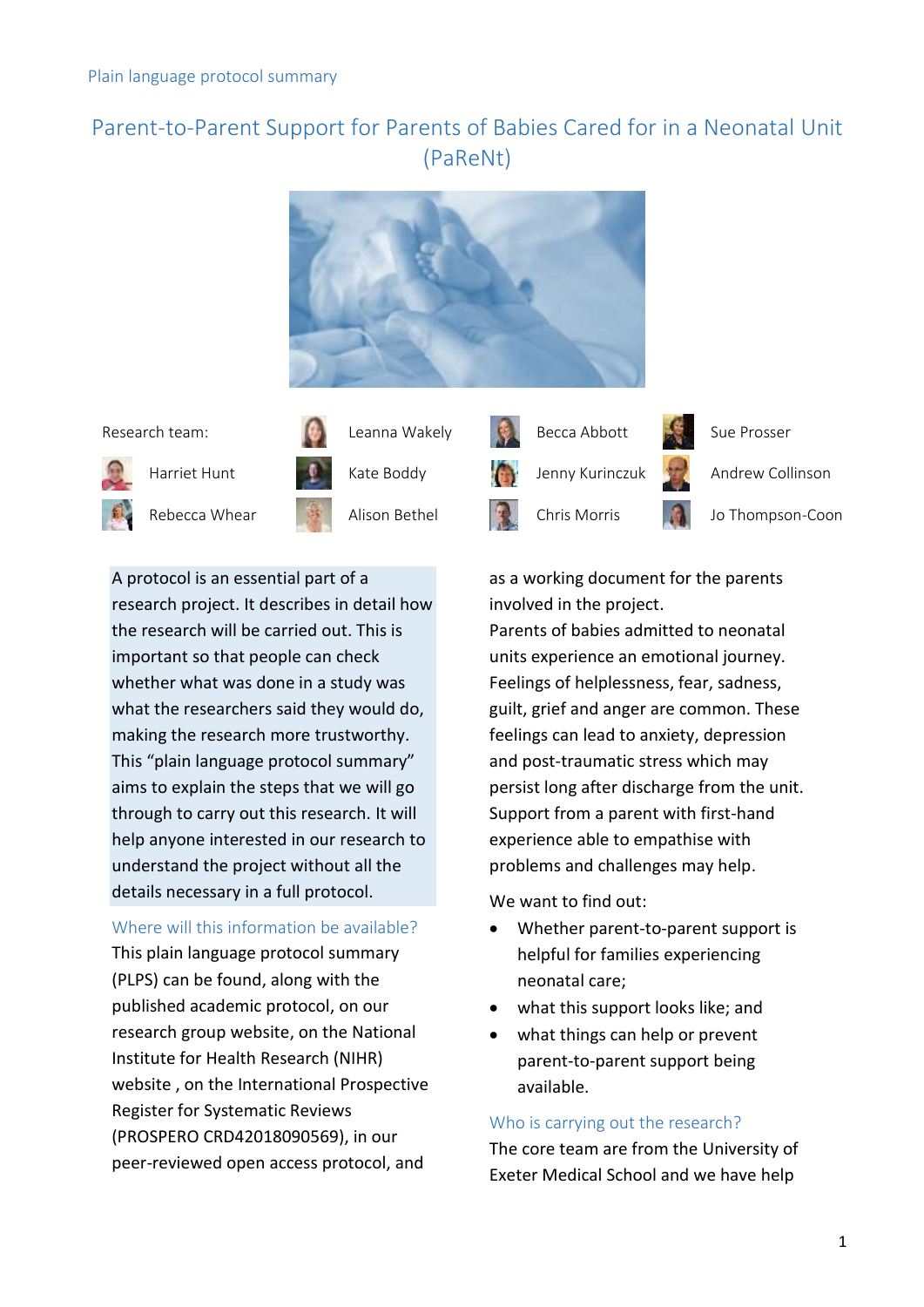### Plain language protocol summary

from specialists in supporting parents of babies in neonatal care. A key member of our research team is from our charity partner SNUG (Supporting Neonatal Users and Graduates) with wide experience in parent to parent support within neonatal care. Two members of our team work in neonatal units in Exeter and Truro.

We are being advised by a group of parents with experience of neonatal care called the Parent Advisory Group (PAG). The PAG meets with the research team every 3 months to help make sure the research is relevant to parent's lives, and our findings are likely to be more useful and accessible.

## How will we carry out the research?

The research we are doing is called a 'systematic review'. This brings together all the research evidence that has been done on this topic already to answer our questions. The stages of a systematic review are described below and illustrated in Figure 1.



FIGURE 1. STAGES OF A SYSTEMATIC REVIEW

The protocol is the plan for how the systematic review will be carried out, and is produced before the research begins. This plain language protocol summary will be part of the research protocol.

Full search - Our information specialist identified the particular words that describe parent to parent support and babies in neonatal care. This was done by looking through existing studies we already knew about, and asking for ideas from our team and the PAG. These words will be used to search in databases of published evidence to identify studies.

Title and abstract screening - the full search gives a list of study titles and summaries potentially relevant to the review. The research team, and members of the PAG who would like to be involved, will read titles and summaries to see which studies might be eligible for our research. Two people will read every title and summary independently to decide if it's relevant to our project or not, and compare answers. If they are unsure, they will include the study.

Full text screening - we will obtain and read the whole paper for each of the included studies identified, following the same process as for title and sumaary screening – two people make a decision about whether a study should be included or not in the review, then compare answers and discuss any disagreements. A third researcher will help make a final decision if it's still not clear.

Data extraction involves gathering the same information from included studies. We will design a form to do this in a systematic way. This makes it easier to compare studies, see similarities and differences, and makes it more straightforward to find key information.

Critical appraisal is a process of judging how useful each included study is to the research question. Each paper will be